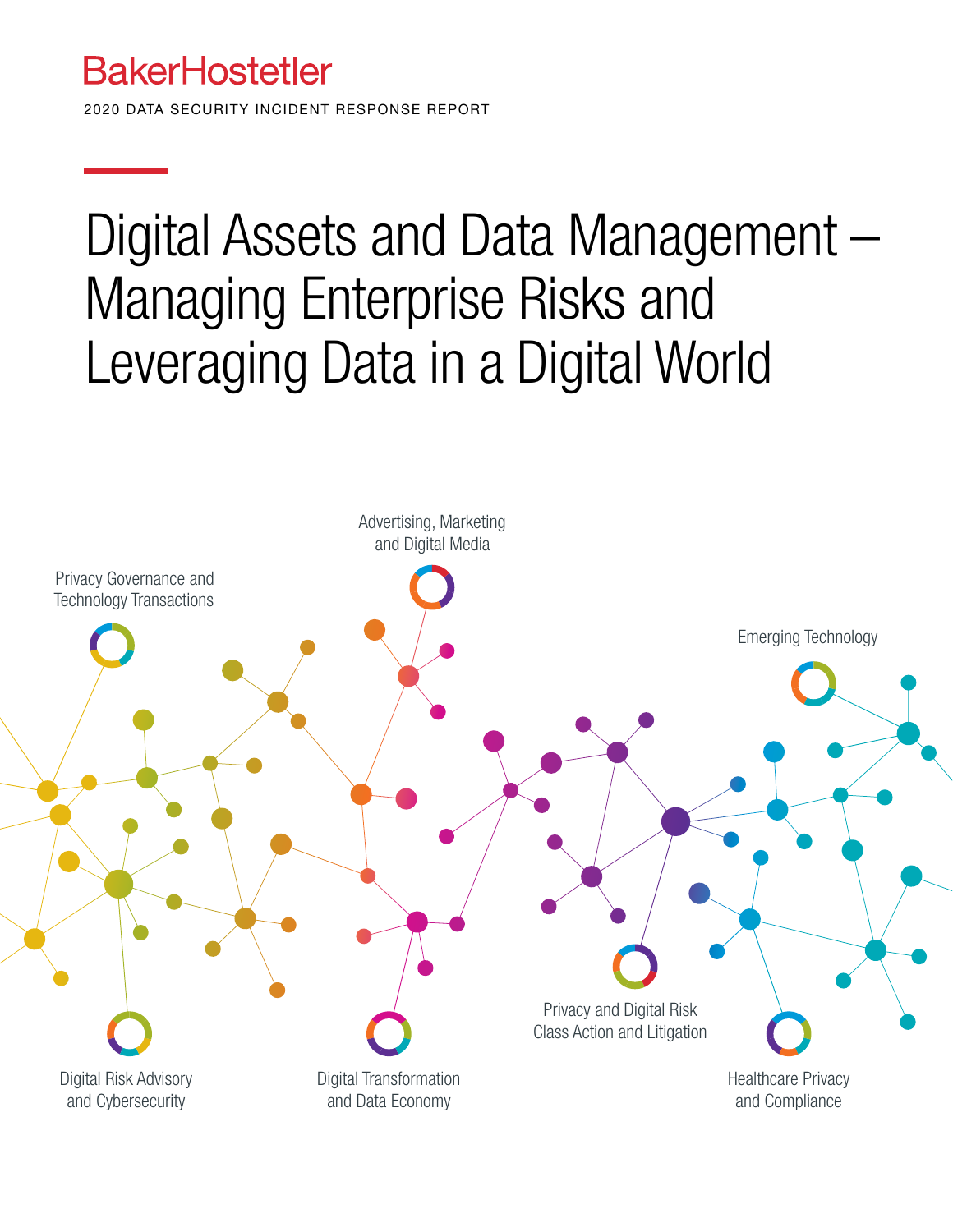### Key Findings



#### Enable MFA already!

Back at the top of our key findings again for many and obvious reasons.



#### Phishing remains the root

of all evil. Training and awareness help. Technology solutions do, too. Both will fail, so you need detection capabilities and an effective triage response plan.



#### eCrime continues to pay.

Business email compromise schemes to divert wire transfers and ransomware deployments to extort ransom payments accounted for almost half the incidents we managed in 2019.



#### It's not all about stopping

malware. Attacks increasingly involve use of stolen credentials or code executing in memory. Antivirus will not stop those. Defenses have to evolve.



Rise of metrics. Privacy and security are board-level issues. Boards like metrics, so providers and organizations increasingly use them to engage with decision makers on risk-based approaches to these issues.

#### How fast is as soon as reasonably possible?

Organizations are generally doing well at providing timely notification. Enforcement actions after incidents are rarely based only on notification timing.



#### Breach fatigue. It is real.

But it is not a bad thing. Organizations should be more comfortable communicating quickly and directly with individuals about incidents.

#### Regulatory investigations.

Regulators do not have time or resources to investigate every incident. Investigations are more likely when there is a state-specific interest, in large matters, in healthcare matters involving more than 500 people, and in outlier incidents. Regulators are asking harder questions and their expectations are evolving.

#### Business continuity.

The ransomware epidemic brought this previously overlooked cyber risk to the forefront, forcing organizations to align recovery and continuity plans with security incident response plans. Some notification laws include unavailability in the definition of a breach, so understanding what data would truly be unavailable if not accessible is important.

New targets. Ransomware is forcing manufacturing, schools, municipalities, professional services and other industries that were not targets in the past (because they did not have data worth stealing) to prioritize and fund enhancements to their cybersecurity measures.

 $\Box$  **Small targets.** Lawsuits are being filed where the potential class size is smaller – classes of thousands or tens of thousands instead of only millions. Laws with private rights of action like the CCPA will continue this trend.



#### ↑ Big fines generally do not<br>
→ immediately follow new la immediately follow new laws. The threat of large fines drives

compliance. But regulators appear to be taking time to observe compliance trends and then going after outliers or targets of opportunity.



#### $\langle \bigcirc \rangle$  Leveraging "compromise

threat intelligence" works. As old causes like lost unencrypted devices dwindle, new risks emerge. Each year there are new tactics, techniques, and procedures (TTPs). Watch for what is happening and adapt.



#### Detection has improved.

As organizations discover more incidents internally and faster, they are realizing the need to dedicate internal resources to manage incidents.



#### Reasonable security.

There is still no definitive list. If you do the basics, identify risks specific to your organization and prioritize implementation of measures to address those, and create a governance approach that incorporates security into your operations, you will have a good story to tell.

#### **CONTENTS**

- 02 At A Glance
- 04 Why Incidents Occur
- 06 Incident Response Life Cycle
- 08 The Life Cycle of Data
- 10 Forensics
- 11 Litigation
- 12 History of Problems
- 14 Healthcare Regulatory Investigations
- 15 Implementing "Reasonable Security"
- 16 Emerging Technology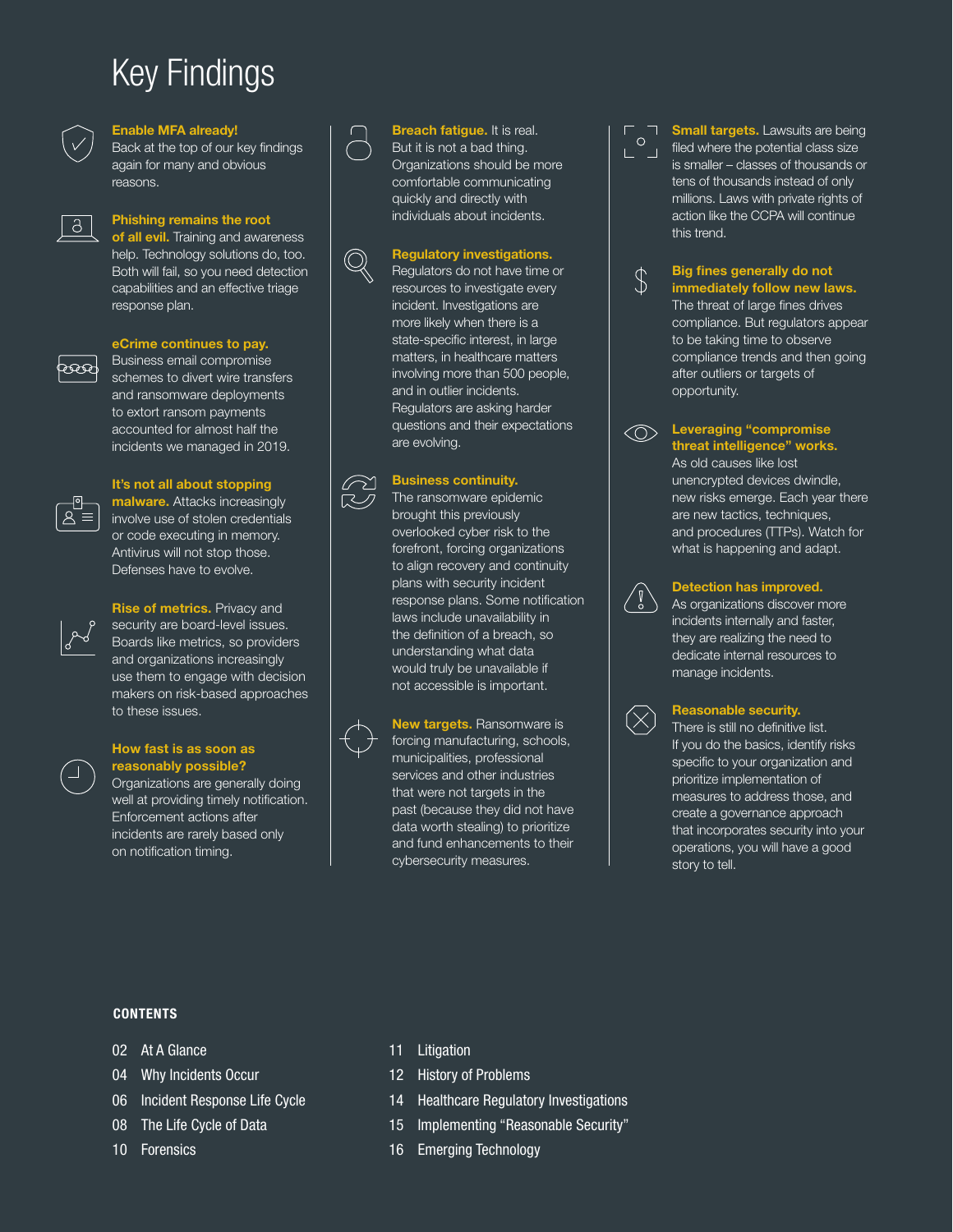We are excited to present our sixth Data Security Incident Response Report (DSIR). We hope this issue finds you safe and healthy while working from home (WFH). Each year, we talk about last year's trends and where we think the current year is taking us. Ransomware was, and continues to be, a big issue. We expect ransomware to continue full speed ahead. We are hopeful, however, that businesses are taking extra care with WFH rules to keep their data secure so that we do not see an increase in breaches due to simple mistakes.

This year, we are reporting on statistics from 950 of the 1,000+ incidents we helped manage in 2019. The incidents we worked on cover all industries and sizes of organizations. Although threats are always changing, we are hopeful that the information we are sharing in the Report will help you and your organization be better equipped to be "compromise ready."

Some of our lawyers have been helping clients manage breaches for more than 15 years. We spend a lot of time onsite with clients and we have grown to understand their operations and the enterprise risks data issues present. Because of that, in January, we elevated our highly regarded privacy, data protection, advertising, and IncuBaker practices and created a practice group dedicated to "everything data" – the Digital Assets and Data Management (DADM) Practice Group. The DADM Group marshals the strength of seven service delivery teams of attorneys with technologists and support professionals to help clients navigate the intersection of digital business, emerging technologies and the law.

Although the DSIR primarily focuses on security incidents, we have also included relevant contributions from all of our DADM teams. Data is everywhere, and every organization is – in some form – a technology company. The DADM Group brings preeminent teams together to provide comprehensive counsel on the full range of complex and evolving issues associated with data and technology, including digital innovation, e-commerce, fintech, cybersecurity, consumer privacy, transactions, governance, risk management, antitrust, and more.

These issues are central to the operations of all organizations, and they are increasingly more regulated. Just like our DADM Group is a one-stop enterprise risk solutions option, this year's Report provides insights on the spectrum of issues in this area. We hope you enjoy the Report and we welcome you to reach out to any one of the DADM Group's members with questions or suggestions.

Sincerely,

ted Kobar

Ted Kobus Chair, Digital Assets and Data Management Group

# 1,000+

Incidents in 2019



U.S. Breach Notification Law Interactive Map

[bakerlaw.com/BreachNotificationLawMap](http://bakerlaw.com/BreachNotificationLawMap)



EU GDPR Data Breach **Notification** Resource Map

[bakerlaw.com/EUGDPRResourceMap](http://bakerlaw.com/EUGDPRResourceMap)

### For the latest, visit our blog [dataprivacymonitor.com](https://www.dataprivacymonitor.com/)



**Security** Considerations for Working **Remotely** 

[bakerlaw.com/alerts/security-considerations](http://bakerlaw.com/alerts/security-considerations-for-working-remotely)[for-working-remotely](http://bakerlaw.com/alerts/security-considerations-for-working-remotely)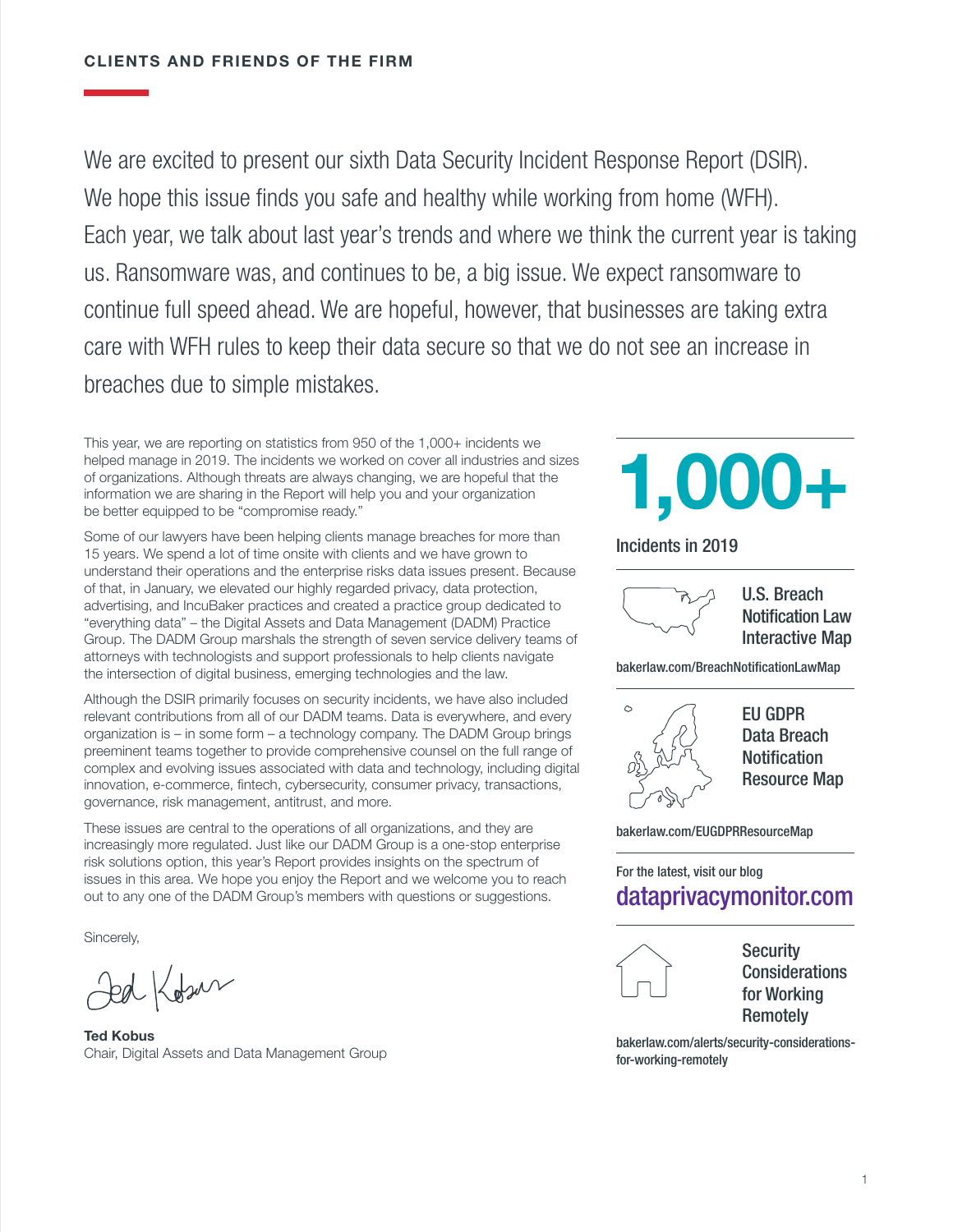Notifications vs. Lawsuits Filed



Incidents Involving International Reporting

Incident Response Timeline (median)



Encryption Key Received and Data Restored After Ransom Paid

Top 5 Causes What Happens Next After Phishing 5% System Misconfiguration 8% Stolen/Lost Device 12% Inadvertent Disclosure 32% Network Intrusion 1 2 4 5 **38%** Phishing

Regulatory Inquiries Following Notification

Time to Complete Forensic Discovery to Notification Investigation

### Incident Response Trends









1% **Cryptomining**  23% Healthcare (including Biotech & Pharma)

 $1%$ Espionage 17% Business & Professional Services (including Engineering & Transportation)

16%

Finance & Insurance

15% Education

12% Retail, Restaurant & **Hospitality** (including Media & Entertainment)

11% Manufacturing 3% Government

2% Nonprofit

1% Energy

Industries Affected

31% Office 365 Account Takeover

24% Ransomware

13% Installation of Malware

13% Network Intrusion 8% Wire Transfer

> 7% Theft of Data

Average Forensic Investigation Costs

\$58,034 All Incidents

**\$65,227** Average Network

Intrusion

Average of 20 Largest<br>\$350,576 Network Intrusions

Network Intrusions Investigations





 $2$ 

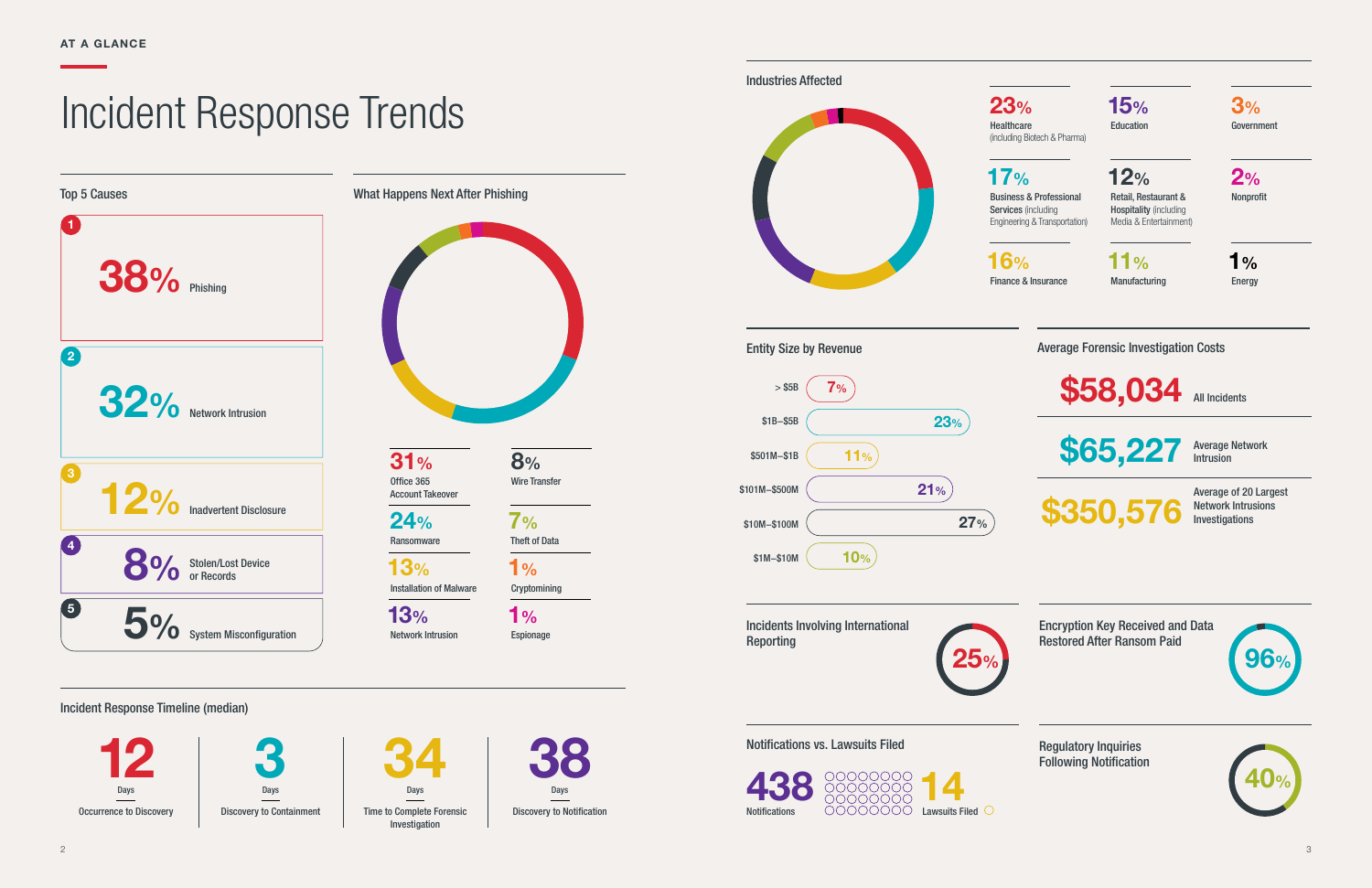# The Ransomware Epidemic

Ransomware surged in 2019, and there is no foreseeable slowdown. All industry segments were impacted. Manufacturing and professional services were particularly hard hit, followed closely by healthcare, education, and government entities. The amount of ransom demanded and actually paid dramatically increased compared to 2018. Toward the end of the year, the epidemic worsened as a new threat actor group (Maze) upped the ante. They started stealing data before deploying ransomware and leaving a ransom note that pointed the victim to a website where Maze published a sample of the stolen data and threatened to release more unless the ransom was paid.

Whether the organization restores from backups or pays to obtain the encryption key, oftentimes it takes organizations weeks, if not months, to return to normal operations.



Ransomware **Variants** 

Rapid Dharma Ryuk zeppelin Buran RaaS Bitpaymer Roger Sodinokibi GandCrab SamSam IEncrypt<br>Mamba Roger Sodinokibi<br>Mamba Robinhood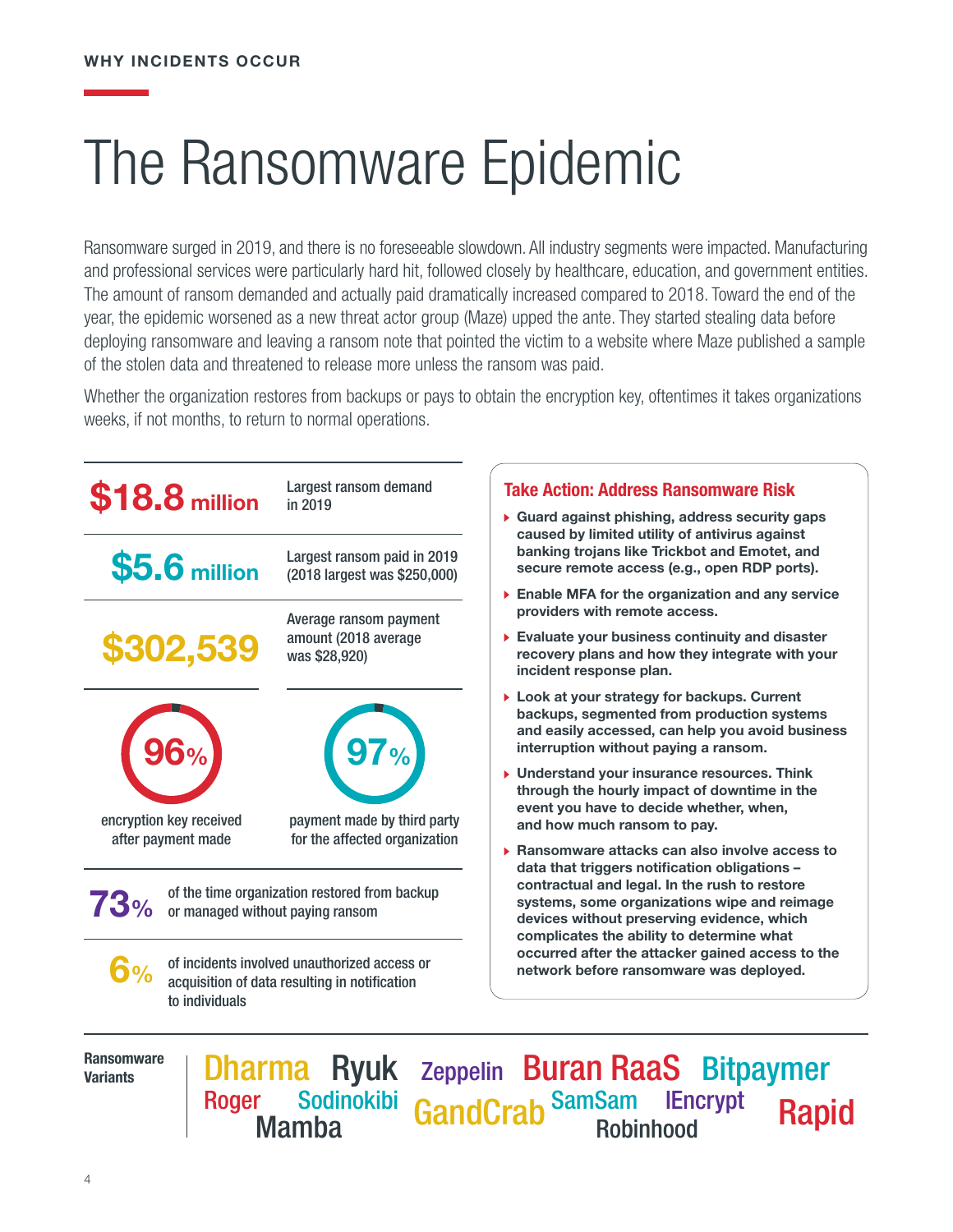# Business Email Compromise Is Not Going Away

The FBI began tracking business email compromise (BEC) crime in 2013. Despite increased awareness, security tools, and preventative protocols, BEC incidents continue. Human error remains the leading reason the criminals behind the attacks continue to succeed – employees continue to be tricked by phishing emails into entering their email account credentials or by spoofed emails into changing wiring instructions.

In addition to the potential loss of funds wired to the criminal, the potential liability for being part of the chain that led to a fraudulent wire transfer, and the internal disruption such incidents cause, an organization whose email account was accessed must evaluate whether access to the account triggered contractual or legal notice obligations.

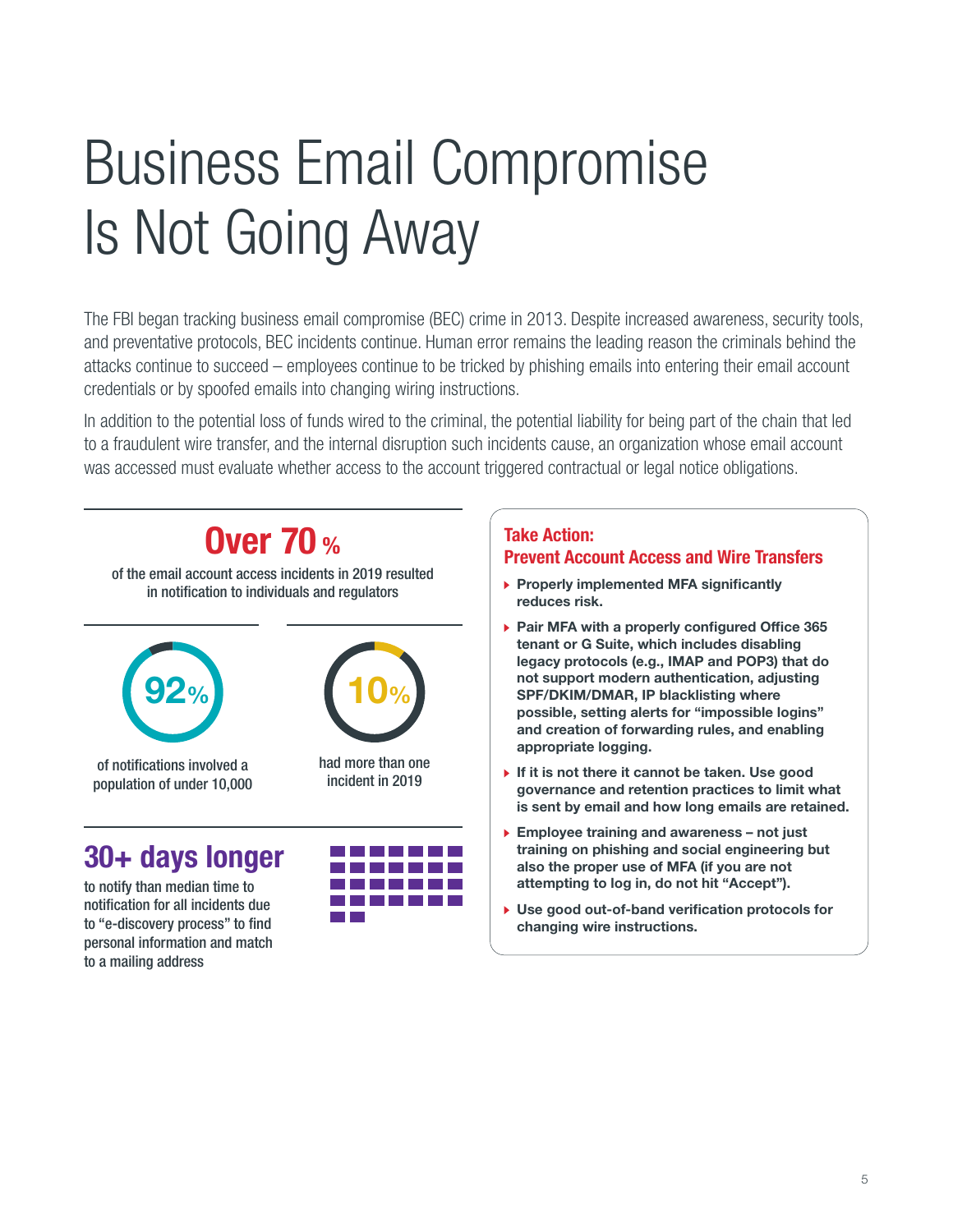# Response Timeline – Setting Expectations and Identifying Where to Improve

Organizations feel the pressure to notify individuals and regulators as quickly as possible. They want to be transparent. They also have beliefs about "misses" by other organizations that faced prior incidents. And some are hearing metrics from security teams that measure dwell time, triage, investigation, and remediation in seconds and minutes using security automation tools. Add in other organizational pressures, and you have scenarios where the group responsible for making decisions can feel paralyzed by competing considerations and uncertainty.

Until you have worked through the investigation of an incident, it is hard to appreciate the practical challenges organizations face in quickly and accurately determining what occurred so notification obligation decisions can be made and appropriate communications prepared. Over and over we have leveraged these response timeline metrics to guide clients on setting appropriately aggressive response plans, context for how peers performed, and after the incident is over, to identify opportunities for improvement.

This year we are presenting the mean and median timeline numbers for several reasons. The mean can be misleading due to unusual incidents and the impact of the "e-discovery" process in determining whether email accounts contain personal information. Security firm annual reports also use median values, so this enables our metrics to be paired with theirs more easily. The metrics below are median values.

#### Occurrence to Discovery



The network intrusion mean has been around 90 days for years. The network intrusion median of 13 days closely matches the all incident median.

### Detection Containment

### Discovery to Containment



Although 62% of network intrusion incidents were contained in 7 days or less, the mean slid to 14 days compared to 5 days in 2017 and 10 days in 2018.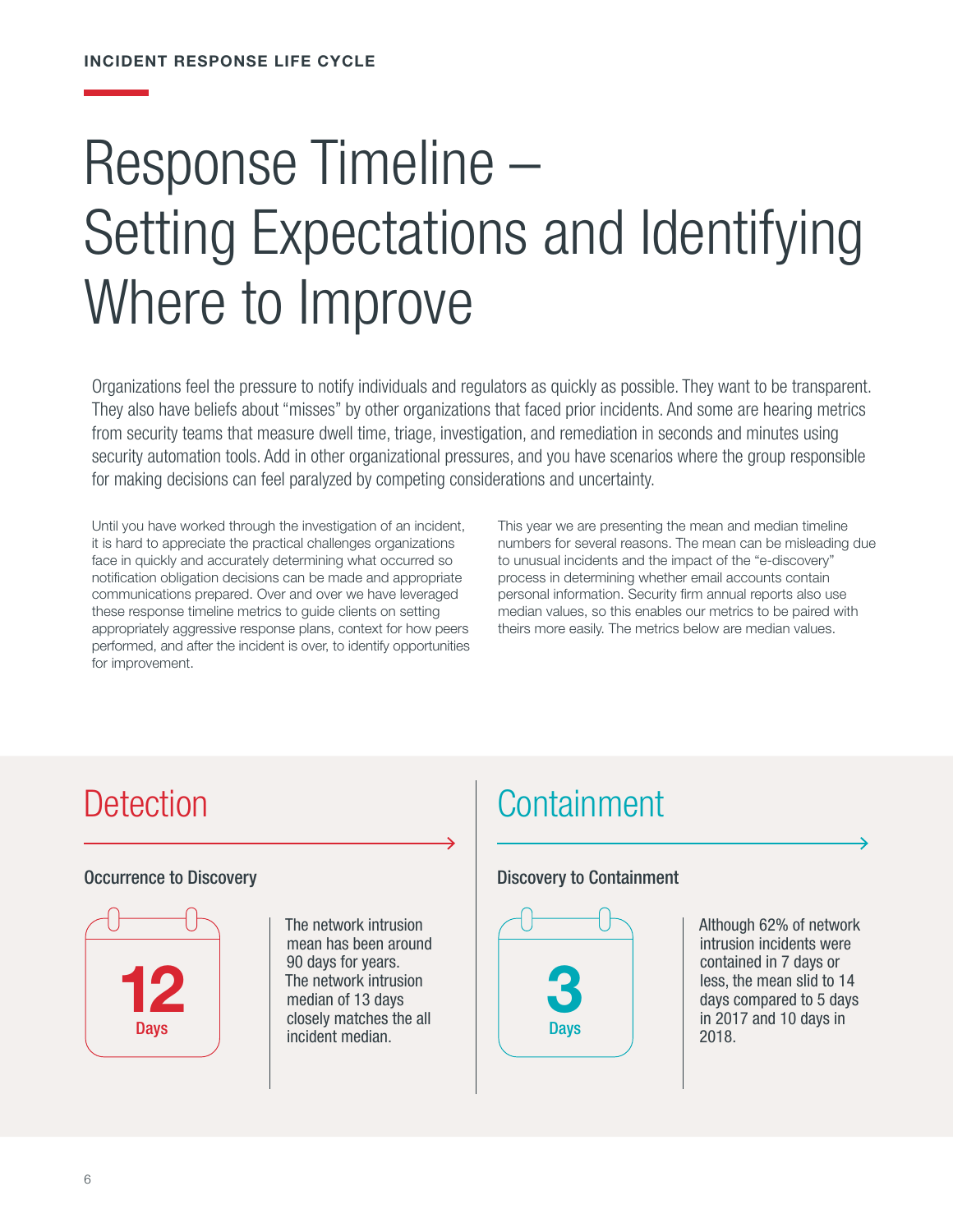

### Engagement of Forensics to Completion



The mean and median are pretty close here for all incidents and network intrusions. The network intrusion mean was 40 days.

### Analysis Notification

### Discovery to Notification



The network intrusion median (53 days) and mean (56 days) are a function of how long it takes to identify what occurred and whose information was involved.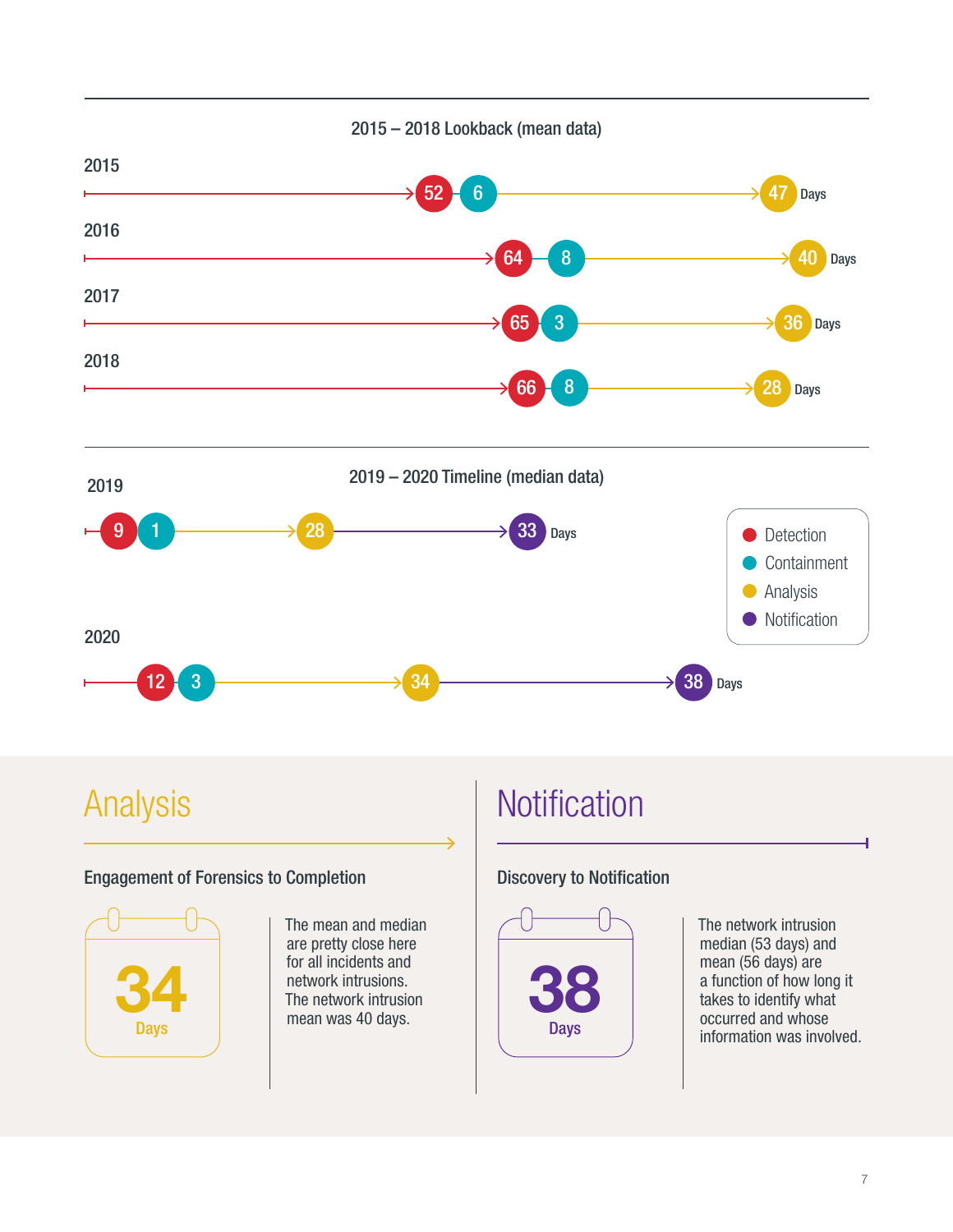## The Lifecycle of Data Transformed legal services for the information and technology ecosystem

#### Privacy and Digital Risk Class Action and Litigation

- Leveraging extensive experience (procedural and substantive) for early case assessment, modeling, and implementing strategic plans.
- Numerous wins include defeating novel legal theories and avoiding large exposures through orders granting motions to dismiss and denying class certification, as well as through appeals.
- Negotiating creative settlement structures and other cost-effective resolution of matters.

#### Healthcare Privacy and Compliance

- Advising healthcare entities and business associates on incident response and defending the state and federal regulatory investigations that follow.
- Building HIPAA compliance strategies, training programs, and data strategies for appropriate use of research and other data collected by a covered entity or business associate.
- Advising on international regulations addressing health information, including GDPR for academic medical centers.

#### Emerging Technology

- Assisting organizations with information governance models generally and their application in support of artificial intelligence.
- Advising organizations on the use of blockchain and related digital ledger technologies.
- Applying emerging technologies to the practice of law on behalf of clients and their counsel, including assistance with building data lakes, conducting data analytics, and using artificial intelligence to support legal processes.

#### Privacy Governance and Technology Transactions

- Assisting clients in capitalizing on the value of data in technology and commercial transactions.
- Working with companies in navigating their digital transformation and data strategies to maximize the commercial opportunities that data provides.
- Establishing rigorous data protection governance programs that leverage privacy compliance as a strategic advantage.

#### Digital Risk Advisory and Cybersecurity

- Helping clients assess and implement robust and defensible security programs.
- Leading organizations through the response to security incidents and post-notice regulatory investigations.
- Advising and training response teams, executives, and board members on cybersecurity, risk and responsibilities, and incident response.

#### Advertising, Marketing and Digital Media

- Providing counseling and litigation services in high stakes competitive advertising challenges.
- Defending companies in bet the company enforcement by the FTC and state attorneys general.
- Developing best practices for compliant marketing and promotional strategies across all major commerce and media platforms.

#### Digital Transformation and Data Economy

- Accelerate: counsel new market entrants when launching products and services by providing IP, transactional, and corporate formation guidance.
- Pivot: maximize the unique value proposition of the existing data assets and find new uses and alternative revenue streams by assessing regulatory restrictions on the use of the data and providing strategic guidance on supply chain and workforce issues.
- Exit: advise on regulatory compliance requirements, data broker and competition law restrictions, and restructuring guidance for sale of data.

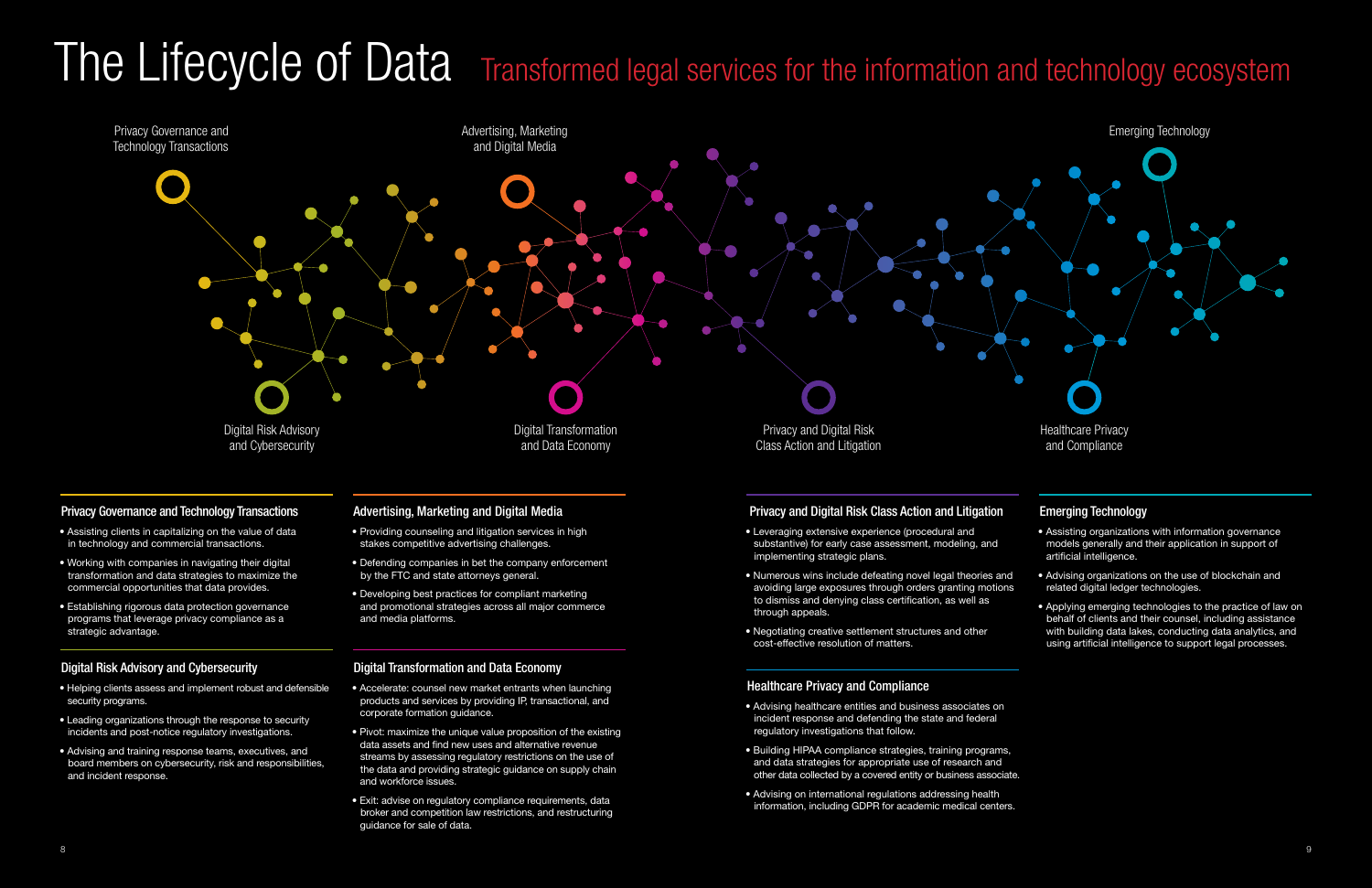# Forensics Drive Key Decisions

Regulatory obligations and perceived expectations continue to drive increasingly faster security incident disclosure (sometimes within 72 hours). So an effectively scoped and well-executed forensic investigation can help you bring an end to an attack, determine appropriate notifications, and stave off or support the defense of regulatory investigations and lawsuits.

In 2019, organizations used digital forensic investigation firms in 72% of overall incidents, a 7% decrease from 2018. This drop may be attributable to:

- more ransomware incidents affecting organizations with insufficient resources to recover forensic data;
- less availability of Microsoft Office 365 extended activity logging in the context of business email compromise investigations; and
- greater use of advanced endpoint monitoring solutions and security incident and event management (SIEM) tools in the SME and upper-middle markets.

However, most organizations lack the capacity, skillsets, advanced tools and/or experience to conduct an adequate forensic investigation without third-party assistance. Boards of directors and executives continue to engage leading forensic firms to satisfy scrutiny from regulators and external auditors.

The average cost of all investigations dropped from \$63,001 to \$58,034; the average cost of network intrusion investigations dropped from \$120,732 to \$65,277 – possibly because

forensic firms have started using less expensive solutions like automated triage scripts and endpoint detection and response solutions for post-ransomware investigations in lieu of costly imaging, log, and malware analyses.



**78%** of the data breaches in this year's survey were discovered internally (4% more than last year).

#### Take Action: Help Forensics Work for You

- ▶ Don't wait to engage with a forensic firm. Contract negotiations can drastically reduce response time, so identify and engage a firm before an incident occurs. A retainer agreement with a guaranteed response time is an option, but even just pre-negotiating the MSA will save valuable time.
- Update data maps and system inventory. If you don't know where data is stored and how it flows across your network, it's harder for a forensic firm to help you. In addition, an updated data map and system inventory are necessary components of GDPR and CCPA compliance.
- Evaluate log retention periods. 50% of forensic investigations involve log review. Average dwell time is months, not days. So if your network logs only go back days or a few months, you could be missing critical data.
- Conduct a full backup and restoration test. Available backups are still your best weapon against ransomware. However, backups must be tested to ensure all necessary data is being fully backed up. Restoration testing will reveal how long it will take to fully recover from a ransomware infection.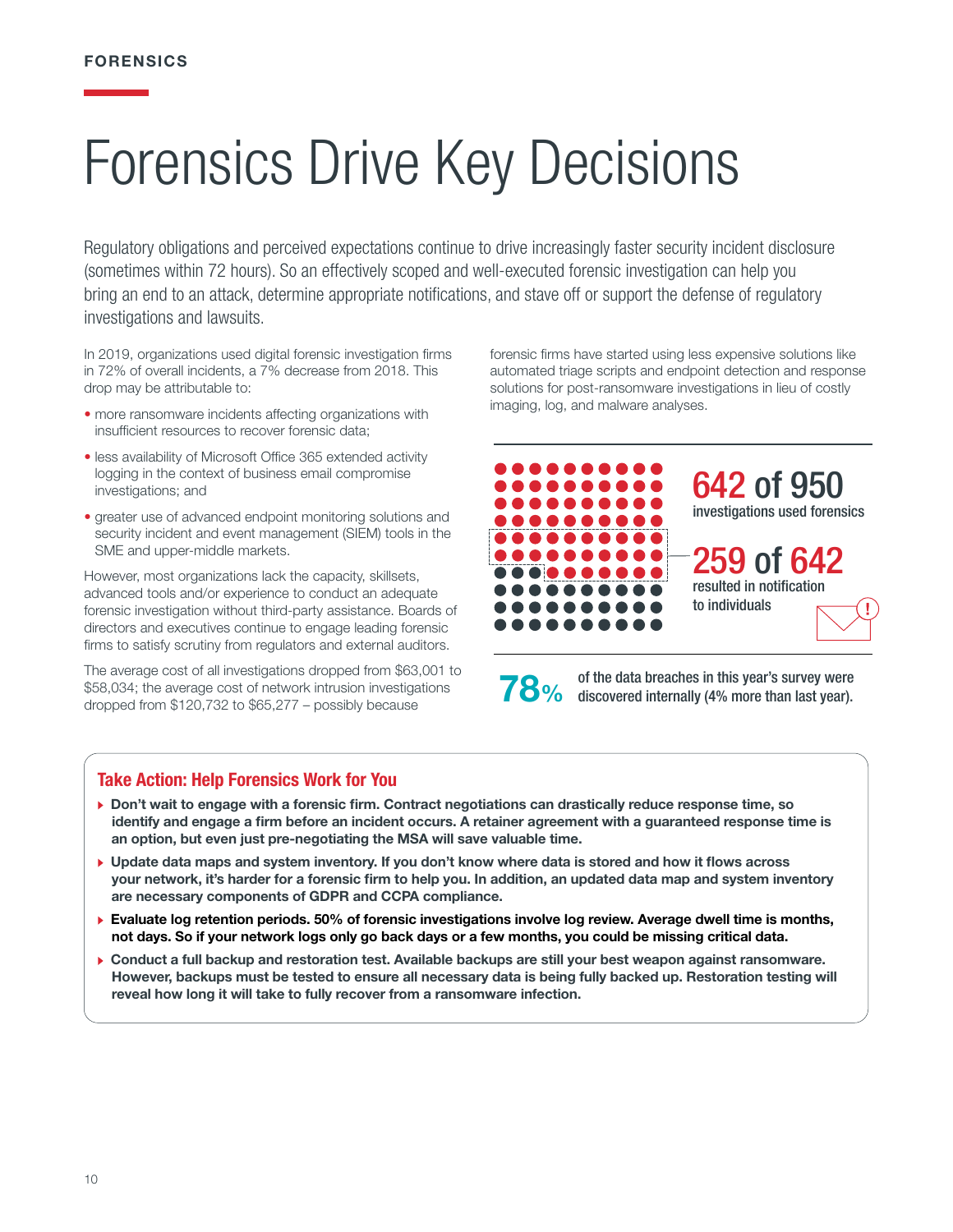14

lawsuits

4

8

# Litigation Continues to Evolve

#### Showing Harm Still Key Issue

Demonstrating harm and damages remains the key issue. To avoid it, some plaintiffs rely on laws providing statutory damages, like the CCPA. Otherwise, plaintiffs have concentrated on three claimed injuries to demonstrate classwide harm: (1) the inherent value of personal information; (2) overpayment based on an alleged failure to deliver data security or privacy as part of the service or product; and (3) the cost of future credit monitoring and identity theft protection.

These alleged injuries continue to receive varied treatment by federal and state courts. A March 2019 ruling allowed for federal standing based on an alleged increase of future identity fraud, denied federal standing based on an alleged overpayment or the claimed inherent value of personal information, and left questions regarding the viability of plaintiffs' claims under state law to be decided at a later time. In June 2019 the D.C. Circuit allowed for Article III standing based on an alleged increased risk of identity fraud in the litigation over the Office of Personnel Management data breach.

> filed related to incidents disclosed in 2019 (compared with 4 in 2018)

lawsuits arose from incidents that started with unauthorized access to Office 365 inboxes

- lawsuits involved payment<br>card data
	- lawsuits involved SSNs

lawsuits involved classes of 100,000 or fewer of individuals notified who had data meeting the definition of personal information under state notice laws or PHI under HIPAA (6 were less than 10,000)

#### Plaintiffs Unable to Certify Classes

We are aware of three class certification decisions in 2019, all favorable to defendants:

- The Middle District of Alabama denied certification of a putative issuer bank class following an alleged payment card security incident at retail store Fred's. The court held that individualized issues of causation and damages as well as choice of law predominated over common questions.
- A Georgia state court denied class certification based on lack of commonality in a case against Piedmont Athens Regional Hospital. The court held that the likelihood of individualized damages inquiries and the effect on individual patients precluded classwide adjudication.
- The Northern District of California held that neither the request for the remedy of future credit monitoring nor the reduced value of stolen personal information was a cognizable injury in a case against Facebook over a September 2018 data breach. The ruling certified an injunctive relief class, allowing consumers to sue as a group to require Facebook to employ more robust data security and privacy precautions.

#### Settlement Trends

Most cases that survive motions to dismiss settle before the court rules on the plaintiffs' motion for class certification. A data security settlement described as "the largest and most comprehensive recovery in a data breach in U.S. history by several orders of magnitude" has been appealed by noted objectors, including one whose appeal from a cy pres settlement with Google recently reached the Supreme Court.

#### State Privacy Laws

The California Consumer Privacy Act (CCPA) contains a well-publicized private right of action that lets California residents seek statutory damages from companies that have suffered a data security incident as a result of failing to implement "reasonable security procedures and practices." So far, we have not seen the predicted deluge of new putative class actions brought under the CCPA, as most commentators predicted. At least 16 states have also introduced legislation similar to the CCPA. This increased activity in state legislation will be a critical area to watch for new developments in data privacy law in 2020 and beyond, that will continue to impact data security and privacy litigation as well.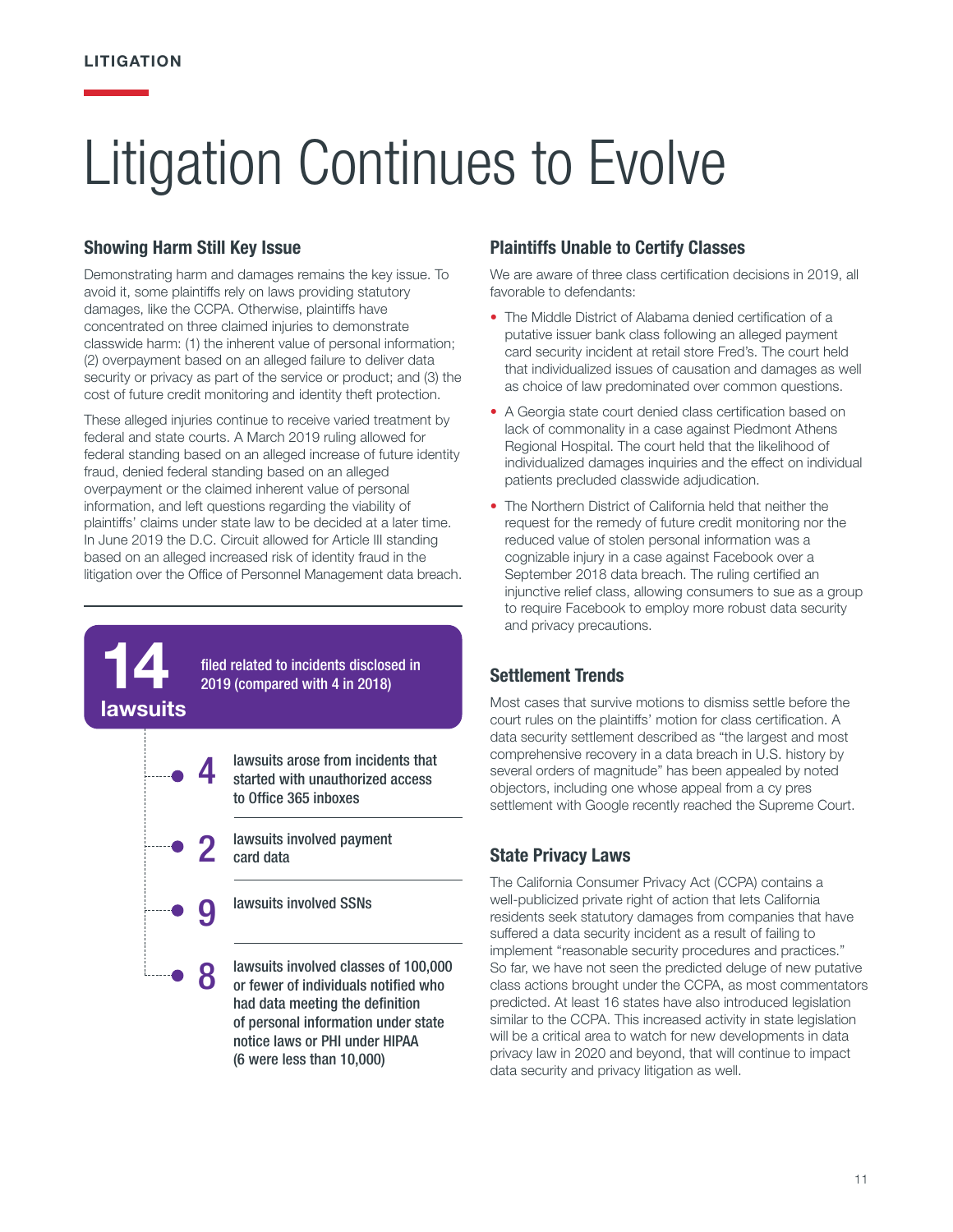# Using Compromise Threat Intelligence to Be Prioritized, Agile, and Resilient

If your threat intelligence efforts only focus on what is next, you may overlook well-known, constant threats. Effective use of compromise threat intelligence (looking at what is actually causing incidents at other organizations) means identifying what allows the known to continue to be successful in addition to trying to see around corners. Doing both is part of having an agile, resilient security posture. Encryption mostly stopped notifications about lost/stolen unencrypted devices, and awareness slowed the scourge of W-2 phishing. While the methods of initial compromise (e.g., phishing) have remained constant, the TTPs of what happens next (privilege escalation, reconnaissance, lateral movement, outcome) continue to evolve. What knowns will continue and what will threat actors do next?



"Supply chain attacks" By gaining access to a managed service provider, a threat actor can access a single client environment or impact most of the MSP's client base, by either taking data or deploying ransomware.



Payment card attacks have occurred for over 15 years. Wider deployment of P2PE has slowed the pace of successful card present attacks, and EMV has made it harder to use counterfeit cards. As predicted, theft of card data from online transactions has increased. Tokenization and iframe solutions help, but there are still potential attack surfaces (e.g., code injection).



**Bypassing MFA** Whether it is because legacy protocols that do not support modern authentication are not disabled or a distracted employee hits "Approve" when the threat actor attempts to log in, enabling MFA is not a cure-all.

Ransomware Of course, this will increase. Why? It is working. The average ransom paid by our clients increased from \$28,920 in 2018 to \$302,539 in 2019. Expect more threat actors to take data before deploying ransomware and then pair the ransom demand with an extortion threat. Expect demands to increase, too.



**Phishing** A leading security firm reported in its 2020 trends report that phishing was the most<br>common method for gaining access to an erganization – just as it has been reporting since 201 common method for gaining access to an organization – just as it has been reporting since 2010.



**Business email compromise** Whether by accessing an email account or using a spoofed email domain, business email compromise will continue. Email accounts that can be accessed online with just a password and banking trojans like Trickbot and Emotet are contributing factors. So are employees who continue to be tricked.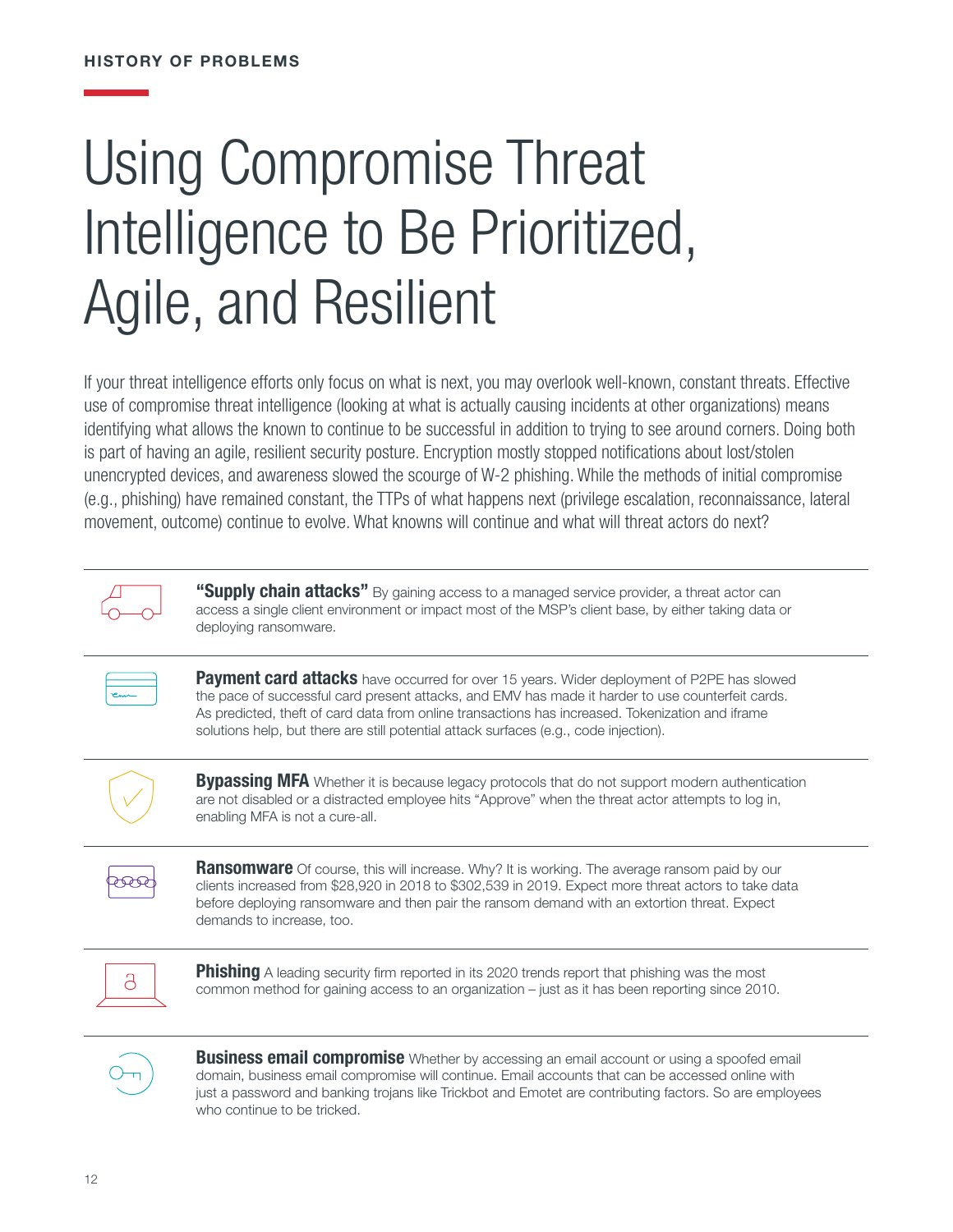

**Insider threats?** Incidents attributed to malicious insiders remains a very small percentage of all reported incidents. Will security automation detect more incidents by insiders?



Rise of e-crime threats The availability of botnets and effective open-source toolkits will continue the increase in "crimeware" fueled incidents such as credential stuffing, theft of payment card data, credential harvesting to sell access, selling stolen personal information, and deployment of ransomware. Organizations need a plan for addressing phishing leading to installation of banking trojans and post-exploit use of programs like Mimikatz and PowerShell (hint: antivirus is not the plan).



**Account takeovers** followed by monetization of assets (e.g., loyalty point redemption, use of stored payment methods) will continue.

#### Take Action: Stop Account Takeovers

Hundreds of millions of username and password combinations have been taken and are available online. A threat actor can use a botnet to script out rapid-fire testing of credentials against online accounts and mobile apps. Because people re-use passwords, some of the attempts work. The threat actor then attempts to use the access for financial gain, often by using a stored payment card to make a purchase or by redeeming accumulated loyalty points. This should not be considered a "breach." And organizations are motivated to stop them because of the fraud loss impact. But it can be a frustrating game of whack-a-mole. These options can help stop ATOs:

- $\triangleright$  Risk assessment/threat modeling evaluate the data collected, processes a threat actor may exploit, and design appropriate controls. But account for customer friction (e.g., not all users want or can use MFA).
- Privacy by design use data minimization (e.g., just collect month and day of birth not the year) and do not store or truncate data elements covered by breach notification laws.
- $\triangleright$  Strong security measures use a web application firewall to prevent bot traffic. Use secure coding practices and assess the app using standards like the OWASP Top 10.
- $\triangleright$  Account creation measures consider email validation before opening a new account.
- $\triangleright$  Baseline detection and prevention measures -(1) rule-based prevention measures, such as velocity checks; (2) a strong password policy approach; (3) requiring a unique username instead of an email address; and (4) use of a reCAPTCHA.
- ▶ Digital identity-based authentication device/user recognition solutions that may include behavioral analytics to facilitate risk-based authentication.
- $\triangleright$  Authentication options offer MFA as an option for user to enable, a second passcode feature option

for user to enable to enter after log-in, integration with SSO options like Sign in with Apple, hardened password reset process, or stepped-up authentication options based on risk.

- $\triangleright$  Fraud analytics build a dedicated team to monitor account authentication and fraud patterns, spot trends, and develop mitigation tactics to address changing threat tactics.
- $\blacktriangleright$  Monetization incentive reduction identify what threat actors are targeting and change program features to reduce ease of monetization (e.g., impose a delay on redemption or shipping of reward, offer internal redemption instead of a prepaid gift card or require presentation of actual gift cards in person for redemption).
- ▶ Customer awareness notify users of important changes to accounts (e.g., when a password or shipping address is changed or a new payment method is added) and develop a protocol for notifying customers of ATOs (e.g., prepare template notification emails).
- $\triangleright$  Threat intelligence develop internal options (e.g., check credentials against haveibeenpwned.com site) or use a vendor to monitor the dark web for availability of credentials and monetization efforts.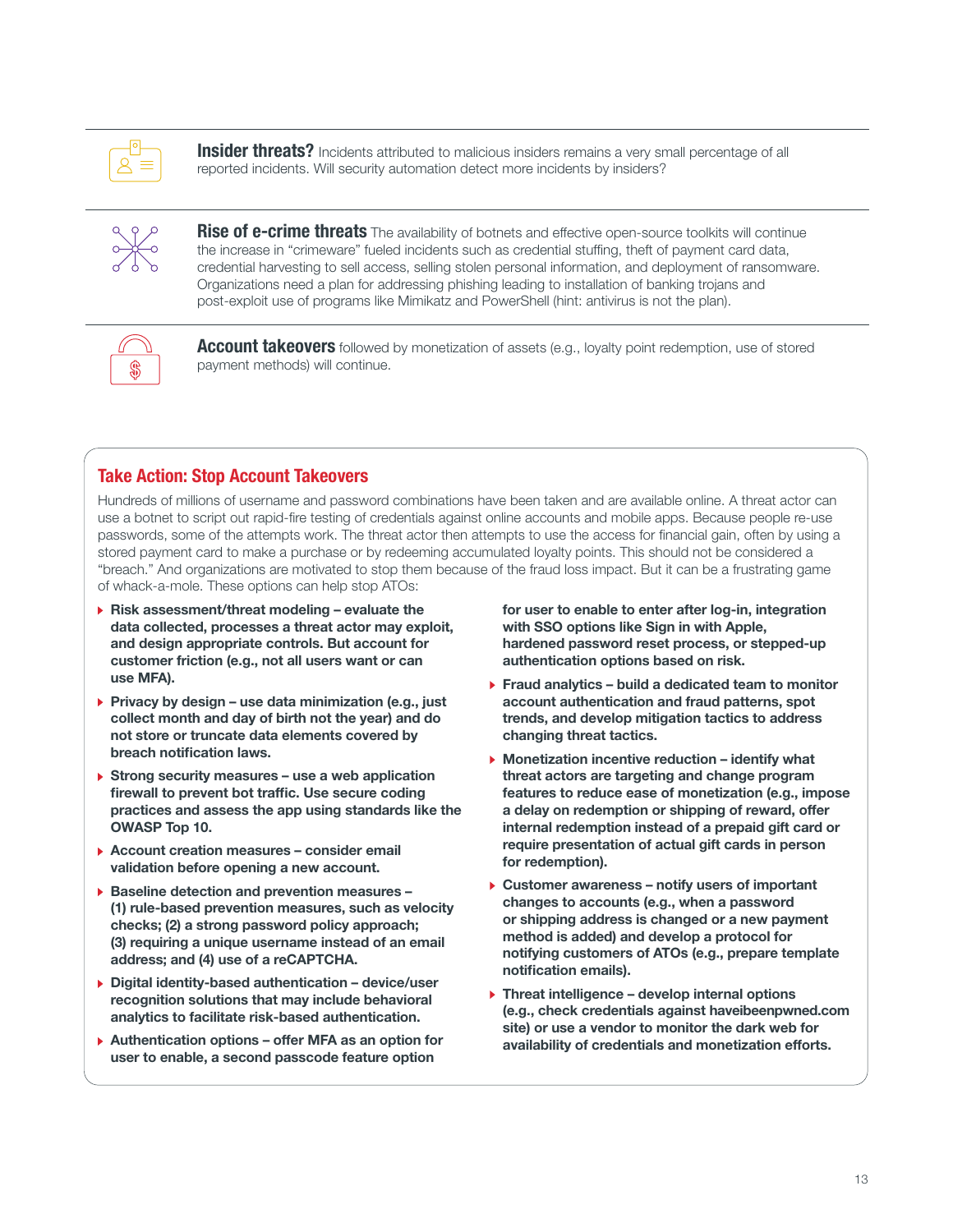## OCR Investigates Often, but Collects Lower Amounts in Settlements

HIPAA-covered entity breaches continued to draw attention from the Office for Civil Rights (OCR) and other regulators in 2019. Any HIPAA breach that involves 500 or more individuals will certainly bring an OCR data request. While these investigations can be burdensome and costly for organizations to respond to, few of them actually result in a penalty to the entity. Of 511 breaches of 500 or more individuals reported in 2019, the OCR assessed penalties in only 11.

The amount of total penalties also decreased significantly in 2019, likely due to the OCR's April 2019 discretionary enforcement decision lowering the cap on dollar amounts it could obtain as a penalty for a particular HIPAA violation in a calendar year. The OCR now bases amounts on the level of culpability, with four levels from least culpable (no knowledge of the violation) to most culpable (willful neglect/not corrected), and the annual limits are \$25,000, \$100,000, \$250,000 or \$1.5 million, respectively.

Based on current investigations, we expect that the OCR will end up "gaming" the system to push more incidents to the highest culpability tier and/or stack more HIPAA violations per incident. The OCR may also push more investigations to state attorneys general (AGs), who continued to bring

HIPAA enforcement actions in 2019. More state AGs are initiating investigations, often starting before an OCR data request arrives.

Most OCR investigations continue to focus on HIPAA Security Rule compliance with deep dives into security risk analyses and risk management plans. The OCR has publicly stated that it expects there is a lot of low-hanging fruit with HIPAA compliance, which is borne out in our experience. For example, recent OCR guidance takes a more aggressive stance on what was thought to be a well-settled interpretation of the Four Factor Risk Assessment for covered entities. We expect to see more investigations, more enforcement actions, and aggressive positions taken by the OCR in this area.



#### Breaches of 500 or more individuals

### 11 incidents

where the OCR penalized entities in 2019

### 10 incidents

where the OCR penalized entities in 2018

### \$15.27 million

in total penalties in 2019 (ranging from \$10,000 to \$3 million)

### **\$28.7** million

in total penalties in 2018

Source: https://ocrportal.hhs.gov/ocr/breach/breach\_report.jsf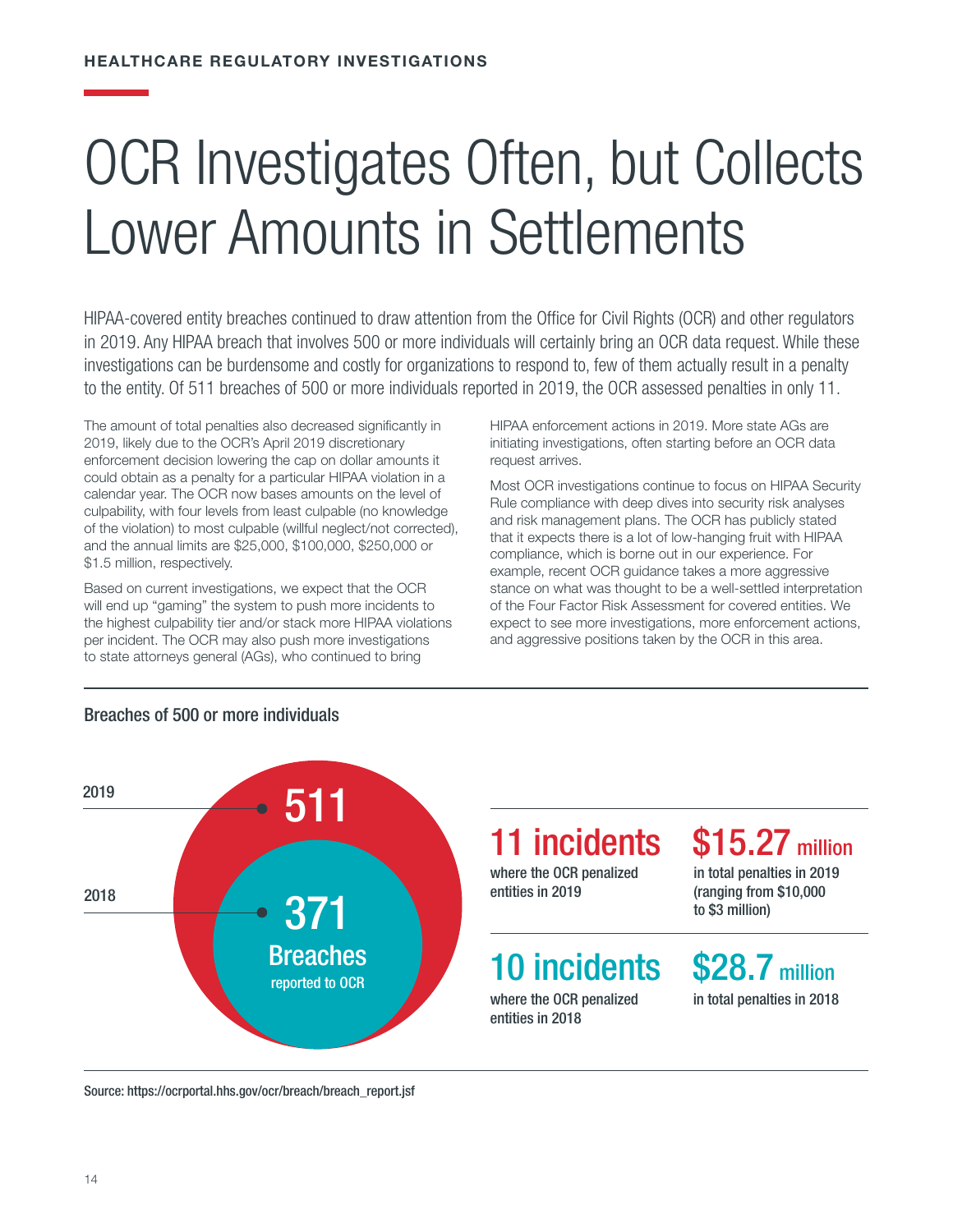# Create a Compelling Security Story

Organizations heard a lot about "reasonable security" in 2019. But many feel no closer to answering these key questions: What exactly is it, and when have they done "enough"? There is no single answer to these questions – the requirements have to work for organizations of different sizes and circumstances – but there is a common process that any organization can use to create a compelling story for regulators and litigants about how it approaches and implements data protection.

The roots of reasonable security obligations are: (1) years of Federal Trade Commission (FTC) enforcement actions alleging unfair or deceptive practices tied to alleged unreasonable security practices; (2) Article 32 of the EU's GDPR mandate of "appropriate technical and organizational measures to ensure a level of security appropriate to the risk;" and (3) U.S. state laws. Against this background, organizations must develop a plan to define, implement, and maintain reasonable security. It may not be as simple as implementing the Center for Internet Security's Critical Security Controls (CSCs) (as many have suggested, pointing to a 2016 report from the California Attorney General). A robust security program – and one that allows an entity to articulate reasonable security to regulators and litigants – requires a combination of good governance, a proper risk assessment, and tailored controls.

- You can't protect something if you don't know what it is and where it is. Data protection efforts must begin by understanding what data the organization has, how it's processed, what third parties it's shared with, and the regulatory obligations it triggers.
- Conduct and then base your controls on a proper risk assessment. No organization can implement every conceivable control. Use a risk-based selection process to select controls. This is different than a gap or maturity assessment (neither show how controls were prioritized by risk). The framework must also be broad enough to cover all applicable technical, administrative, and physical controls (this is why the CSCs alone may not be enough). Combining the CSCs and the NIST Cyber Security Framework is a good starting point.
- Maintain your controls through good governance. A reasonable data protection program is more than a point-in-time exercise. It requires ongoing evaluation and review by a dedicated committee tailored to the organization's size and complexity. The committee should review assessment results to evaluate how identified risks were addressed, identify new risks based on emerging threats and new initiatives (e.g., moving data to the cloud), and document data protection actions to support a defense (if needed). Ideally, this work will evaluate privacy and security risks together.

• Address security requirements across all applicable regulations. With proper planning and oversight, an organization can articulate its definition of "reasonable security" and prepare a compelling story to defend against the state, federal, and international regulatory inquiries or litigation.

#### 2019: What Changed?

The requirement to maintain reasonable security is not new. But 2019 saw an increased risk of penalties and litigation tied to unreasonable security practices:



### **California**

The CCPA's private right of action allows an individual whose information was involved in a data breach to sue a data owner for statutory damages if the breach resulted from a failure to maintain reasonable security.



#### EU

After a year of relative calm, supervisory authorities began penalizing companies in earnest for deficient security measures following GDPR breaches and audits.

#### United States

Across the United States, state legislatures enacted laws requiring reasonable security and giving regulators more enforcement authority.



#### FTC

The agency formulated a new framework for enforcing reasonable security in its consent orders, promising aggressive future enforcement.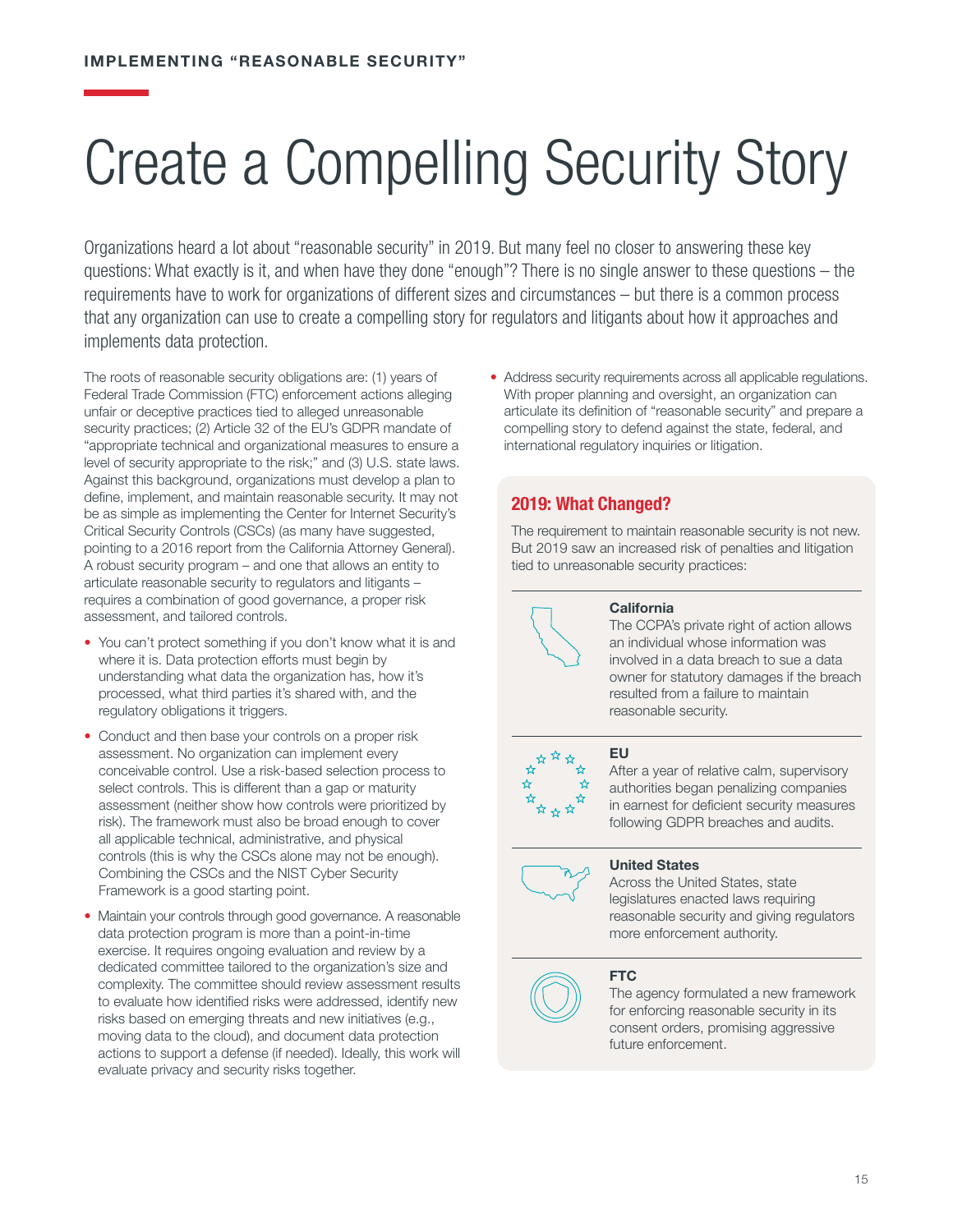# Blockchain and Self-Sovereign Identity

Blockchain supports the emerging field of self-sovereign identity (SSI), an Internet-based credential transfer and storage. Here the majority of identity verification uses peer-to-peer decentralized identifiers (DIDs) containing no personal data. DIDs use private blockchains that underpin authenticity and validity, but personal data is stored separately in another type of decentralized database. SSI therefore offers a potential path to replace centralized databases with methods that are much more difficult to attack.

#### Research & Development, IncuBaker, and New Client Demands

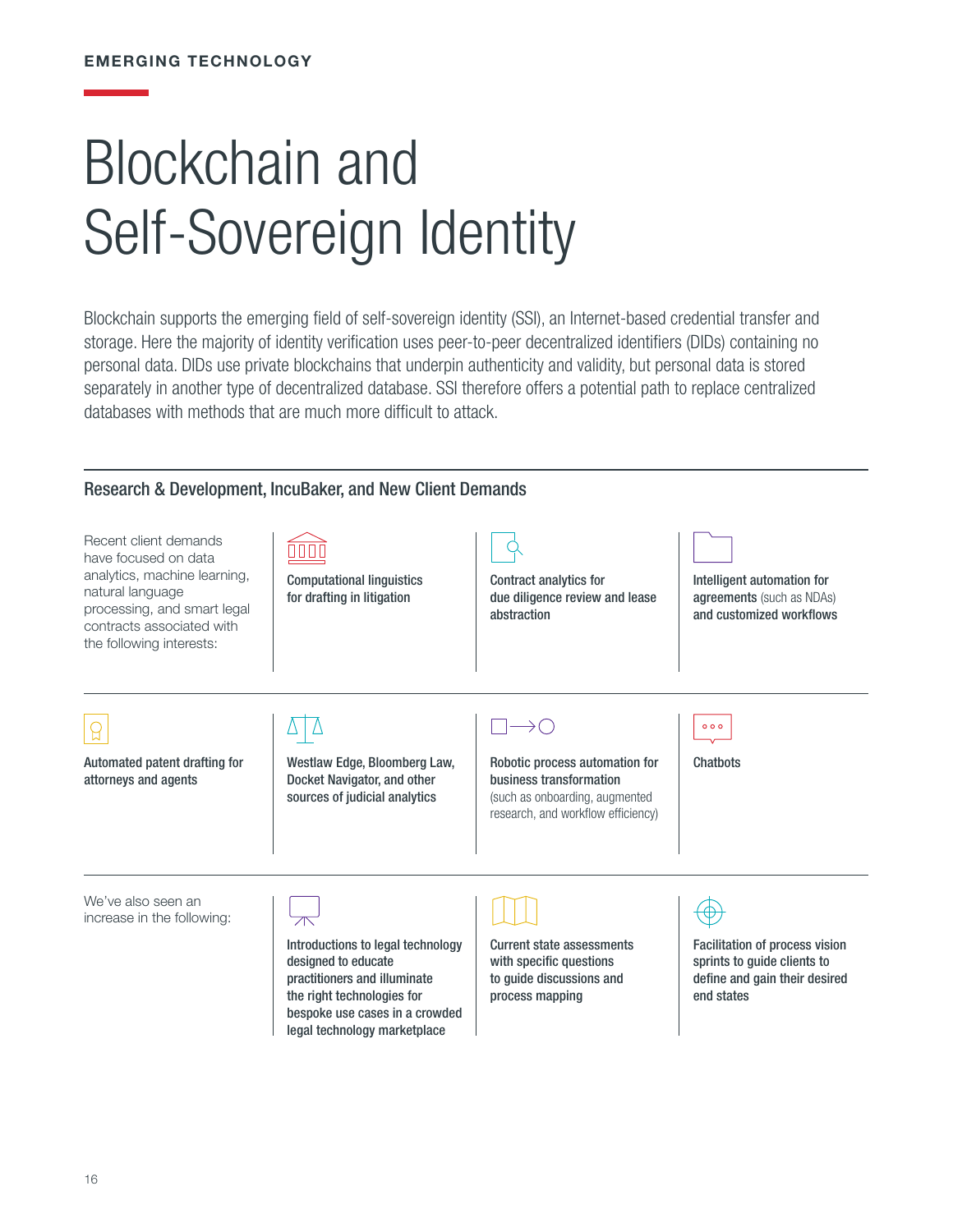#### To receive an electronic version of this report, please visit [bakerlaw.com/DSIR](http://bakerlaw.com/DSIR).

BakerHostetler is a leading law firm recognized for client service that helps organizations around the world address their most complex and critical business and regulatory issues. Our Digital Assets and Data Management Practice Group (DADM) is a multidisciplinary team of highly regarded attorneys advising clients on all things related to data and technology. We have united key service offerings and technologists to address all the risks associated with an entity's digital assets. Our clients are collecting data and then utilizing advanced technology to transform their products and services. Doing this creates enterprise risk. We work with our clients through the life cycle of data – privacy, security, marketing and advertising, transactions, and emerging technology.

*Chair, DADM Practice Group* Theodore J. Kobus III New York T +1.212.271.1504 tkobus@bakerlaw.com

*Editor in Chief* Craig A. Hoffman **Cincinnati** T +1.513.929.3491 cahoffman@bakerlaw.com

#### DADM Practice Group Teams

#### Digital Risk Advisory and **Cybersecurity**

Craig A. Hoffman **Cincinnati** T +1.513.929.3491 cahoffman@bakerlaw.com

Andreas T. Kaltsounis **Seattle** T +1.206.566.7080 akaltsounis@bakerlaw.com

#### Advertising, Marketing and Digital Media

Linda A. Goldstein New York T +1.212.589.4206 lgoldstein@bakerlaw.com

Amy Ralph Mudge Washington, D.C. T +1.202.861.1519 amudge@bakerlaw.com

#### Privacy Governance and Technology Transactions

Janine Anthony Bowen Atlanta T +1.404.946.9816 jbowen@bakerlaw.com

Melinda L. McLellan New York T +1.212.589.4679 mmclellan@bakerlaw.com

#### Digital Transformation and Data Economy

Janine Anthony Bowen Atlanta T +1.404.946.9816 [jbowen@bakerlaw.com](mailto:jbowen%40bakerlaw.com?subject=)

Chad A. Rutkowski Philadelphia T +1.215.564.8910 [crutkowski@bakerlaw.com](mailto:crutkowski%40bakerlaw.com%20?subject=) 

Jeewon Kim Serrato San Francisco T +1.415.659.2620 [jserrato@bakerlaw.com](mailto:jserrato%40bakerlaw.com?subject=)

#### Healthcare Privacy and **Compliance**

Lynn Sessions Houston T +1.713.646.1352 lsessions@bakerlaw.com

#### Privacy and Digital Risk Class Action and Litigation

Paul G. Karlsgodt Denver T +1.303.764.4013 pkarlsgodt@bakerlaw.com

#### Emerging Technology

Katherine Lowry **Cincinnati** T +1.513.852.2631 klowry@bakerlaw.com

James A. Sherer New York T +1.212.589.4279 jsherer@bakerlaw.com

#### Office Practice Coordinators

#### Atlanta and Orlando

Janine Anthony Bowen T +1.404.946.9816 [jbowen@bakerlaw.com](mailto:jbowen%40bakerlaw.com?subject=)

#### **California**

Alan L. Friel T +1.310.442.8860 afriel@bakerlaw.com

#### **Chicago**

Aleksandra Vold T +1.312.416.6249 avold@bakerlaw.com

#### **Denver**

Casie D. Collignon T +1.303.764.4037 ccollignon@bakerlaw.com

#### Houston

Lynn Sessions T +1.713.646.1352 lsessions@bakerlaw.com

#### New York

Gerald J. Ferguson T +1.212.589.4238 gferguson@bakerlaw.com

#### Ohio

Craig A. Hoffman T +1.513.929.3491 cahoffman@bakerlaw.com

#### **Philadelphia**

Daniel A. Pepper T +1.215.564.2456 dpepper@bakerlaw.com

#### **Seattle**

Andreas T. Kaltsounis T +1.206.566.7080 akaltsounis@bakerlaw.com

#### Washington, D.C.

Eulonda G. Skyles T +1.202.861.1555 eskyles@bakerlaw.com